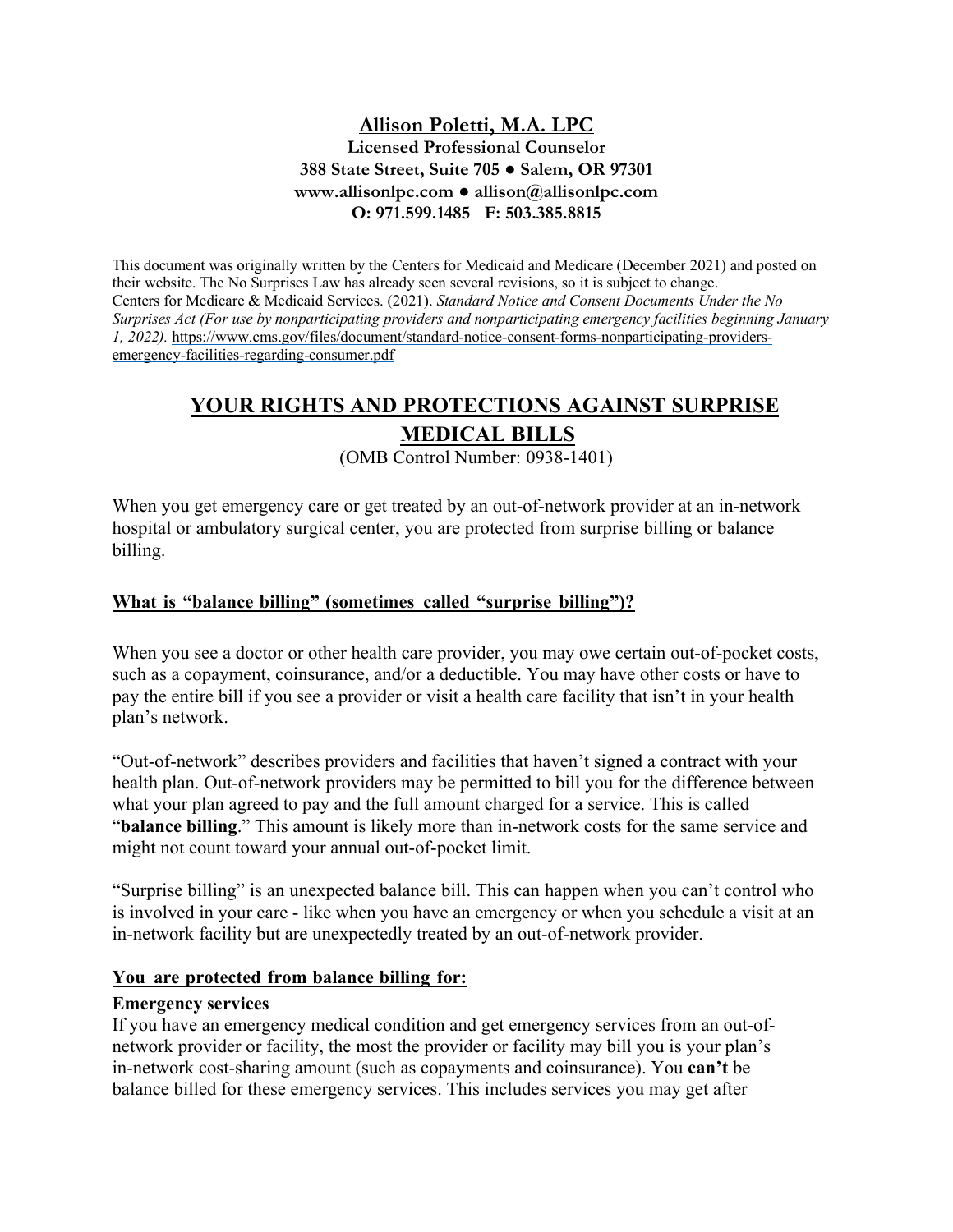you're in stable condition, unless you give written consent and give up your protections not to be balanced billed for these post-stabilization services.

## **Certain services at an in-network hospital or ambulatory surgical center**

When you get services from an in-network hospital or ambulatory surgical center, certain providers there may be out-of-network. In these cases, the most those providers may bill you is your plan's in-network cost-sharing amount. This applies to emergency medicine, anesthesia, pathology, radiology, laboratory, neonatology, assistant surgeon, hospitalist, or intensivist services. These providers **can't** balance bill you and may **not** ask you to give up your protections not to be balance billed.

If you get other services at these in-network facilities, out-of-network providers **can't** balance bill you unless you give written consent and give up your protections.

**You're never required to give up your protection from balance billing. You also aren't required to get care out-of-network. You can choose a provider or facility in your plan's network.**

### **When balance billing isn't allowed, you also have the following protections:**

- You are only responsible for paying your share of the cost (like the copayments, coinsurance, and deductibles that you would pay if the provider or facility was innetwork). Your health plan will pay out-of-network providers and facilities directly.
- Your health plan generally must:
	- o Cover emergency services without requiring you to get approval for services in advance (prior authorization).
	- o Cover emergency services by out-of-network providers.
	- o Base what you owe the provider or facility (cost-sharing) on what it would pay an in-network provider or facility and show that amount in your explanation of benefits.
	- o Count any amount you pay for emergency services or out-of-network services toward your deductible and out-of-pocket limit.

**If you believe you've been wrongly billed**, you may contact: The Oregon Board of Licensed Professional Counselors and Therapists: (503) 378-5499 or lpct.board@mhra.oregon.gov

Visit https://www.cms.gov/files/document/model-disclosure-notice-patient-protections-againstsurprise-billing-providers-facilities-health.pdf for more information about your rights under Federal law.